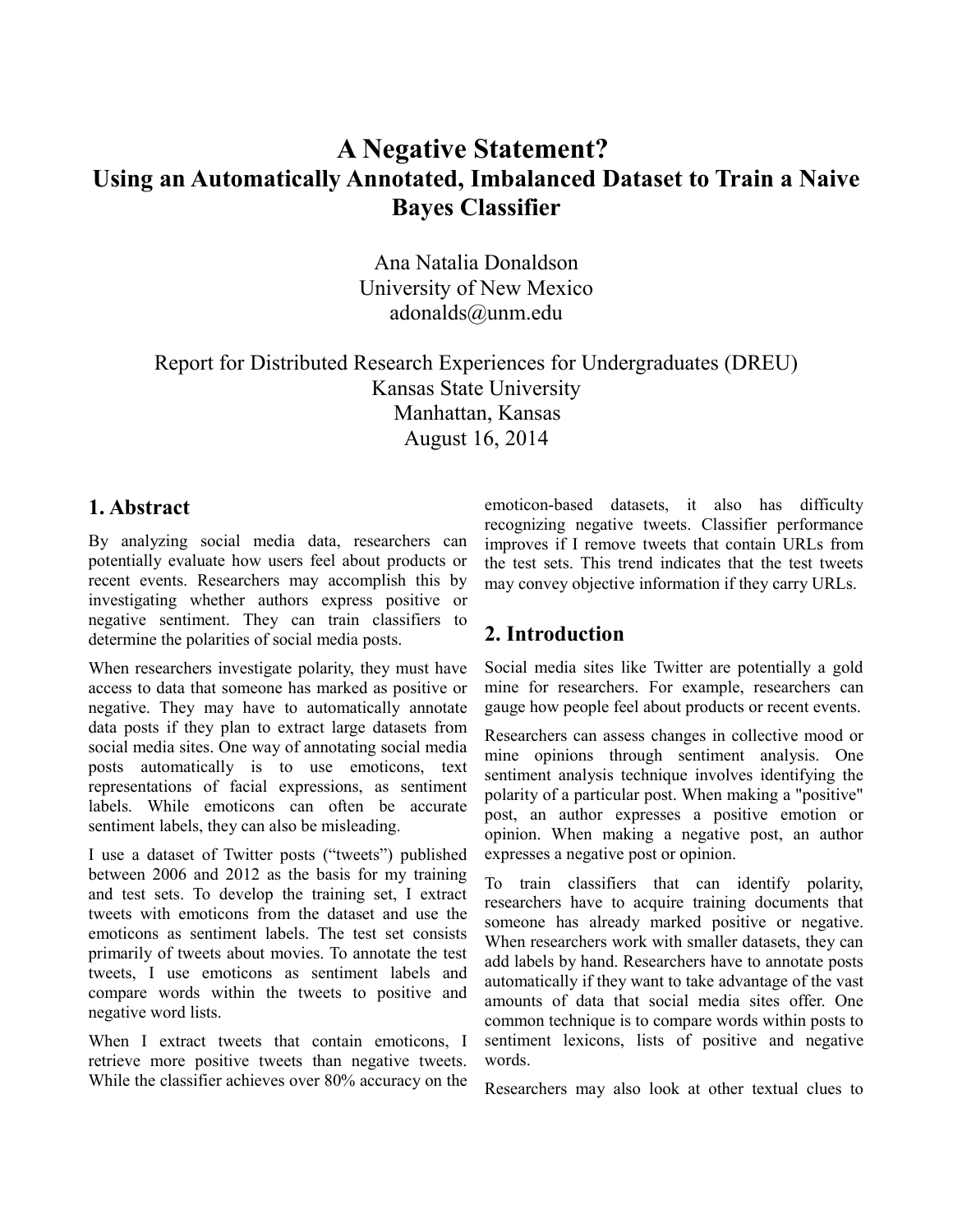determine polarity. For example, authors sometimes clarify meaning or highlight their emotional states by adding text representations of facial expressions. Called "emoticons", these text facial expressions sometimes have close associations with positive or negative emotions. Researchers can identify emoticons that represent emotions and treat them as indicators of positive or negative sentiment.

Using emoticons as sentiment labels, researchers can quickly generate new datasets. However, emoticons can mislead a classifier even when posts are short. In [1] and [2], researchers describe how the emoticons that a Twitter author uses may correspond poorly with the true meaning of her post. Read [1] mentions that Twitter authors may use sarcasm in their posts. Twitter posts may also contain both positive and negative emoticons. Cholick [2] observes that Twitter authors may include emoticons in objective tweets.

In this paper, I explore using emoticons to automatically annotate Twitter posts ("tweets"). I train a Naive Bayes classifier on automatically annotated tweets and have it categorize six different tweet test sets. While the training set contains tweets about many topics, the test sets primarily contain tweets about movies.

## **3. Related Work**

Multiple researchers have used emoticons as sentiment labels and trained Naive Bayes classifiers on automatically annotated data:

- Read [1] has investigated how accurately his classifiers categorize data from different domains. He trained both a Naive Bayes classifier and a SVM classifier on UseNet newsgroup articles that contained emoticons. When the classifiers categorized test data from different domains, they achieved only slightly better accuracy than a randomized sorting would. The classifiers performed better when classifying emoticonlabeled data.
- Pak and Paroubek [3] have assessed whether their classifier performs better if they break down tweets into unigrams, bigrams, or trigrams. Their classifier performed best when they used bigrams.
- Zhao et al. [4] use graphic emoticons as sentiment

labels when they analyze posts from the Twitterlike Chinese site Weibo. They link emoticons to emotions rather than to positive or negative sentiment. Their system MoodLens can analyze a continuous stream of posts. Zhao et al. have used MoodLens to examine how Weibo authors' moods change over time and how Weibo authors react to highly publicized events.

Researchers may also examine multiple indicators of sentiment to determine polarity:

- Hu et al. report in [5] that their system ESSA incorporates emoticons and sentiment lexicons as well as textual similarity between tweets and word co-occurrence. ESSA also employs matrix trifactorization to determine polarity. Hu et al. found that ESSA achieved slightly better accuracy scores (around 70%) than several other approaches when it categorized two tweet datasets.
- Mukherjee et al. [6] have devised the system TwiSent, which includes a spam filter and uses sentiment lexicons, text features, and dependency relationships between words to determine polarity. TwiSent categorized automatically annotated data more accurately than manually annotated data. Mukherjee et al. believe that TwiSent has learned to recognize when Twitter authors express positive or negative sentiment explicitly. It lacks the ability to analyze less direct expressions of sentiment such as sarcasm.

## **4. Corpus Construction**

Twitter authors write casually. As Pak and Paroubek note in [3], Twitter authors can only write tweets that are 140 characters or less. Tweets often contain misspellings and slang.

I have modified a tweet dataset assembled for another project. Cholick describes how he has collected the tweets in [2]. He retrieved tweets that contained emoticons using a Twitter API. Cholick also retrieved tweets that mentioned movies by using movie titles as keywords. While seeking out tweets about movies, Cholick took advantage of multiple Twitter APIs<sup>[1](#page-1-0)</sup> as well as the social media analytics site Topsy<sup>[2](#page-1-1)</sup>. Tweets

<span id="page-1-0"></span><sup>1</sup> https://dev.twitter.com/start

<span id="page-1-1"></span><sup>2</sup> http://topsy.com/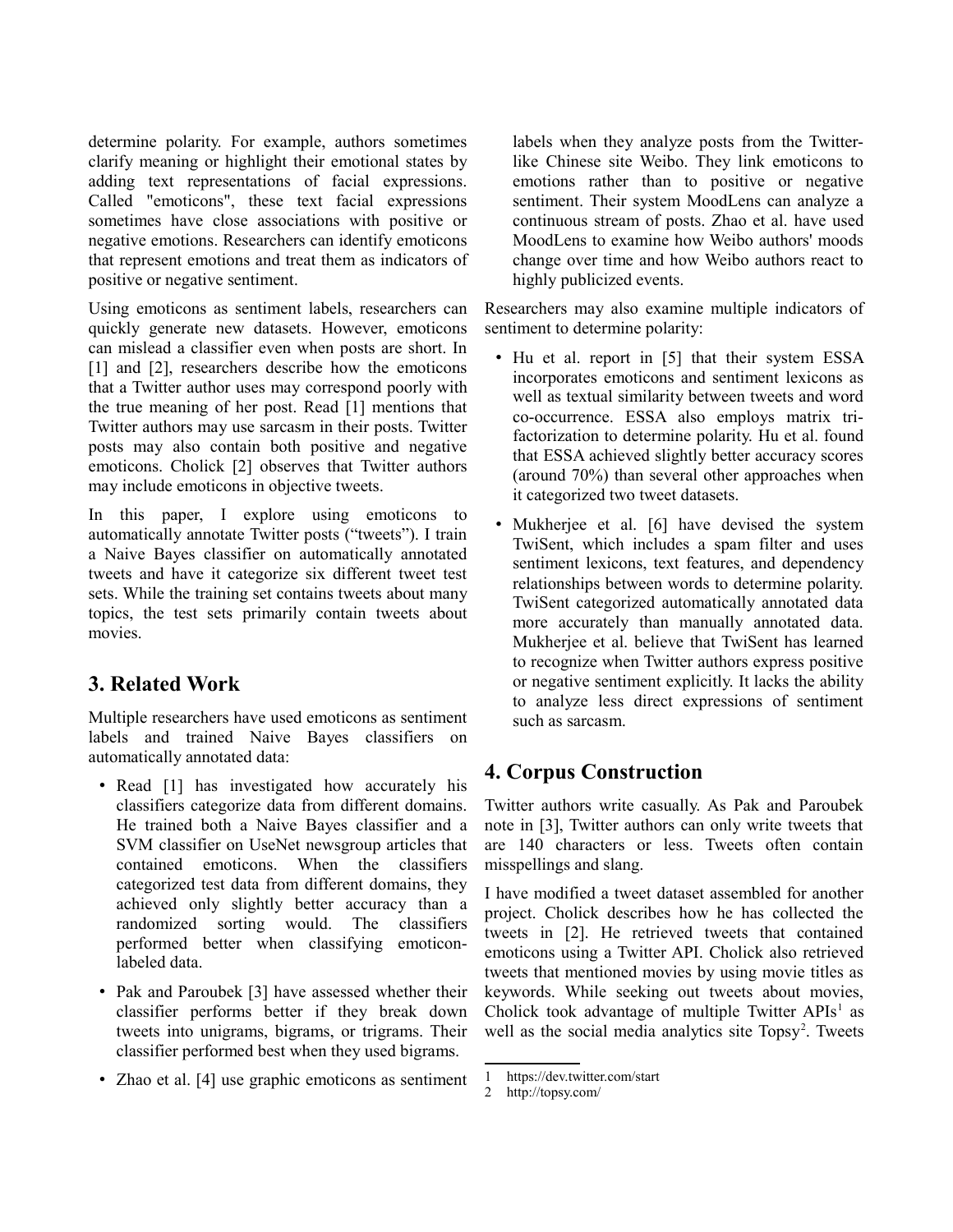that contained emoticons appeared on Twitter in 2011. Tweets about movies appeared on Twitter between 2006 and 2012.

I refer to the tweets that contain emoticons as "emoticon tweets" and tweets about movies as "movie tweets."

#### **4.1 Training Set Construction**

I have identified positive and negative emoticons that I can use as sentiment labels. These emoticons come from several Websites that offer lists of emoticons and descriptions.<sup>[3](#page-2-0)[4](#page-2-1)[5](#page-2-2)[6](#page-2-3)[7](#page-2-4)</sup> The selected emoticons seem to clearly convey positive or negative emotions. In addition, I have also found emoticons in the original dataset that closely resemble emoticons on the Web. My search has yielded 54 positive emoticons and 67 negative emoticons.

To construct the training set, I extract tweets from Cholick's dataset that contain at least one positive or negative emoticon. As I extract tweets, I throw out any that contain both positive and negative emoticons. I consider these tweets ambiguous.

#### **4.2 Test Set Construction**

I use three different methods to determine the polarities of movie tweets. To make three of the datasets, I also remove any tweets that contain URLs. The movie tweets may be objective if they point to reviews or articles on other Websites. Over 80% of Cholick's movie tweets contain URLs.

To see how well the classifier categorizes data similar to the training data, I have created emoticon-based test sets. While I construct these test sets the same way that I construct the training set, I only use movie tweets that contain emoticons.

I also generate test sets by checking if words in the tweets appear in sentiment lexicons. When I generate the lexicon-based test sets, I refer to the positive and negative word lists<sup>[8](#page-2-5)</sup> that Liu, Hu, and Cheng [7] have produced.

- <span id="page-2-3"></span>6 https://messenger.yahoo.com/features/emoticons
- <span id="page-2-4"></span>7 http://en.wikipedia.org/wiki/List\_of\_emoticons
- <span id="page-2-5"></span>8 http://www.cs.uic.edu/~liub/FBS/sentiment-analysis.html

Hu et al. [5] mention determining polarity based on whether a tweet contains more positive or negative words. When I use this method, I drop any tweets that have the same number of positive and negative words. I refer to this method as "majority voting."

The remaining datasets consist of tweets that contain only positive and objective words or negative and objective words. As a result, these tweets contain no explicit sentiment conflicts.

By comparing test results for the lexicon-based test sets, I may learn whether majority voting affects classifier performance by introducing ambiguity into the data.

Mukherjee et al. [6] and Pak and Paroubek [3] consider that negation words like "not" and "neither" alter word polarity. I also try to account for this. When the negation words "not," "neither," or "nor" appear in a tweet, I assign the opposite polarity to the first subsequent word that appears in a word list. For example, the sentence "Pie does not make me happy." has a negative polarity although the key word, "happy", is positive.

#### **4.3 Cleaning Process**

I initially remove or replace noisy features such as

- **HTML symbol entities**: All printable HTML symbol entities transform into their ASCII equivalents. For example, the code " $<$ lt;" becomes "<". If an HTML symbol entity has an unprintable equivalent, I remove the tweet.
- **URLs**: None of the tweets contain URLs. When constructing some of the test sets, I remove the tweets completely if they contain URLs.
- **Twitter-specific features:** I remove Twitterspecific features. These include usernames ("@username") and retweet abbreviations ("RT"). I also remove hashtags.

After I remove noisy features, I also remove duplicate tweets.

Prior to performing any experiments, I remove emoticons from the data. I target emoticons that I am using as sentiment labels as well emoticons that have no meaning in the experiments. This process also involves locating lengthened or exaggerated emoticons. For example, a Twitter author may expand

<span id="page-2-0"></span><sup>3</sup> https://support.skype.com/en/faq/FA12330/what-is-the-full-listof-emoticons

<span id="page-2-1"></span><sup>4</sup> http://cool-smileys.com/text-emoticons

<span id="page-2-2"></span><sup>5</sup> http://www.computeruser.com/emoticons? name\_directory\_startswith=#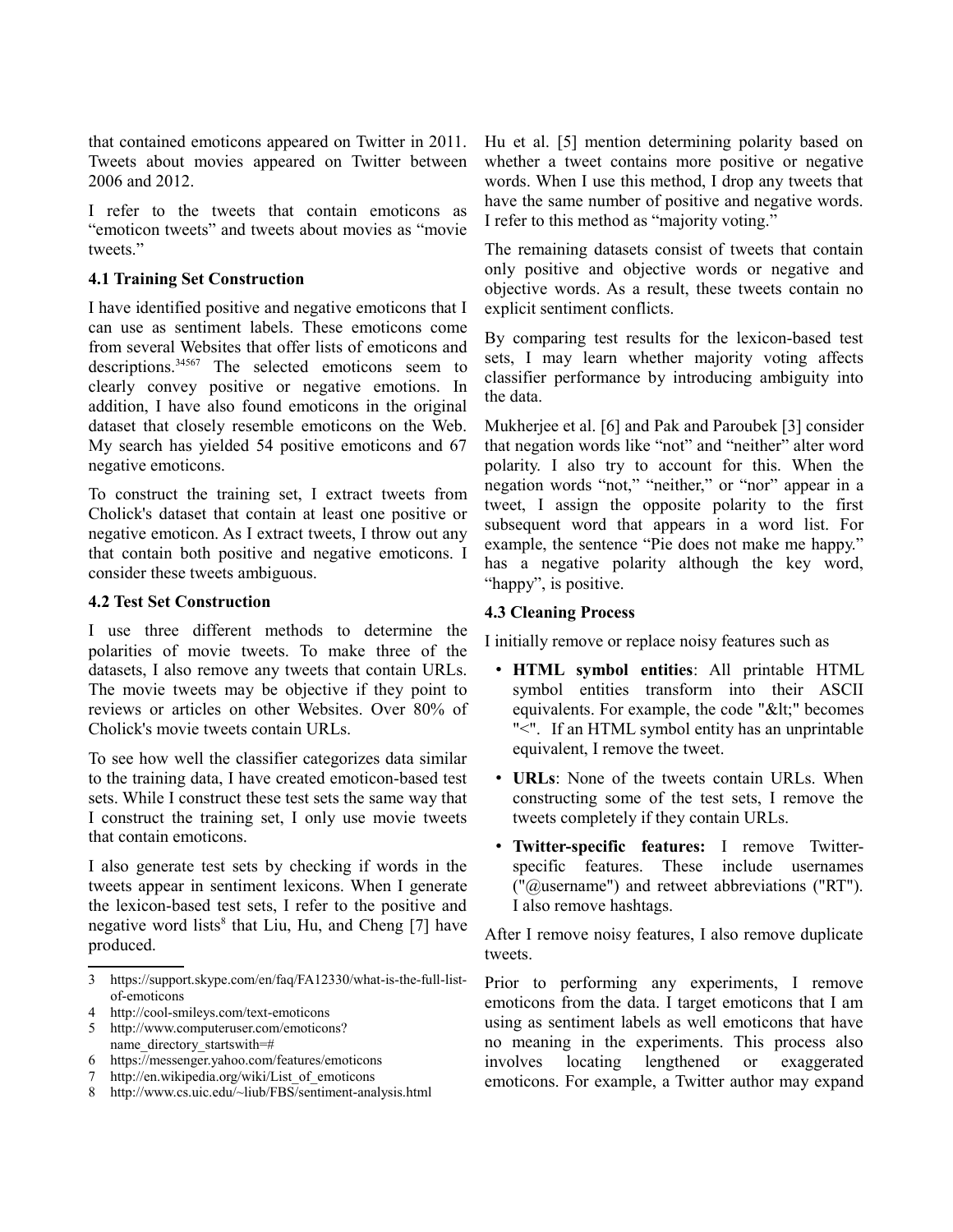the common emoticon ":)" to ":))))))".

I use two methods to remove non-English tweets. First, I assume that only the first 128 Unicode characters can appear in English tweets. Second, I use a spellchecker to screen for non-English tweets.

I treat the spellchecking software PyEnchant<sup>[9](#page-3-0)</sup> as a non-English tweet filter. If PyEnchant recognizes 70% or more of the words in a tweet, the tweet may become part of a dataset. By setting the threshold at 70%, I hope to retain more tweets that contain proper nouns, slang, and misspellings.

I also preserve contractions in the datasets.

## **5. Experimental Setup**

I use the data-mining software Weka<sup>[10](#page-3-1)</sup> to classify tweets. Designed by Hall et al. [8], Weka provides a multinomial Naive Bayes classifier that I use in all of my experiments.

The next few sections provide some background on Naive Bayes and describe measures of classifier performance. Section 5.1 explains how Weka represents each tweet and introduces Naive Bayes. Section 5.2 introduces measures of classifier performance.

Later sections discuss the experimental setup. Section 5.3 explores how I develop a feature vocabulary. Section 5.4 describes the training and test sets.

#### **5.1 Naive Bayes**

To prepare the data for the multinomial Naive Bayes classifier, Weka selects *n* words (features) from a dataset to use as a vocabulary. It then converts every tweet into a feature vector of *n* elements. Every element *w* in a feature vector *W* represents the number of times that feature *w* appears in the corresponding tweet.

Pak and Paroubek give a review of Naive Bayes, the basis for the Naive Bayes classifier, in [3]. The probability that a tweet *t* is class *c* given that the tweet contains particular features is

$$
P(c|t) = \frac{P(c) \times \prod_{w \in W} P(w|c)}{\prod_{w \in W} P(w)}
$$

#### **5.2 Measures of Classifier Performance**

Three useful measures provide information about how well a classifier performs: accuracy, the Precision-Recall Curve (PRC) curve, and the Receiver Operator Character (ROC) curve. Accuracy is the simplest measure and tells how many tweets that a classifier correctly places into both classes. Manning et al. [9] note that the bases for PRC curves, precision and recall, reveal more about classifier performance than accuracy if the dataset contains significantly more instances of one class.

Manning et al. [9] and Davis and Goadrich [10] both review ROC and PRC curves. Equations for PRC and ROC curves incorporate how accurately a classifier categorizes the instances of a particular class *c*. Before Weka can build the curves, it has to know the number of instances that are

- *True positives (tp):* Instances that the classifier has accurately assigned to *c*
- *True negatives (tn):* Instances that the classifier has accurately assigned to the class opposite *c*
- *False positives (fp)***:** Instances that the classifier has incorrectly assigned to *c*
- *False negatives (fn)***:** Instances from *c* that the classifier has incorrectly assigned to the opposite class

Weka builds PRC curves by plotting precision vs. recall. Precision examines what percentage of tweets assigned to *c* are actually in *c*. The mathematical definition is

$$
Precision = \frac{tp}{tp + fp}
$$

<span id="page-3-0"></span><sup>9</sup> http://pythonhosted.org/pyenchant/

<span id="page-3-1"></span><sup>10</sup> http://www.cs.waikato.ac.nz/ml/weka/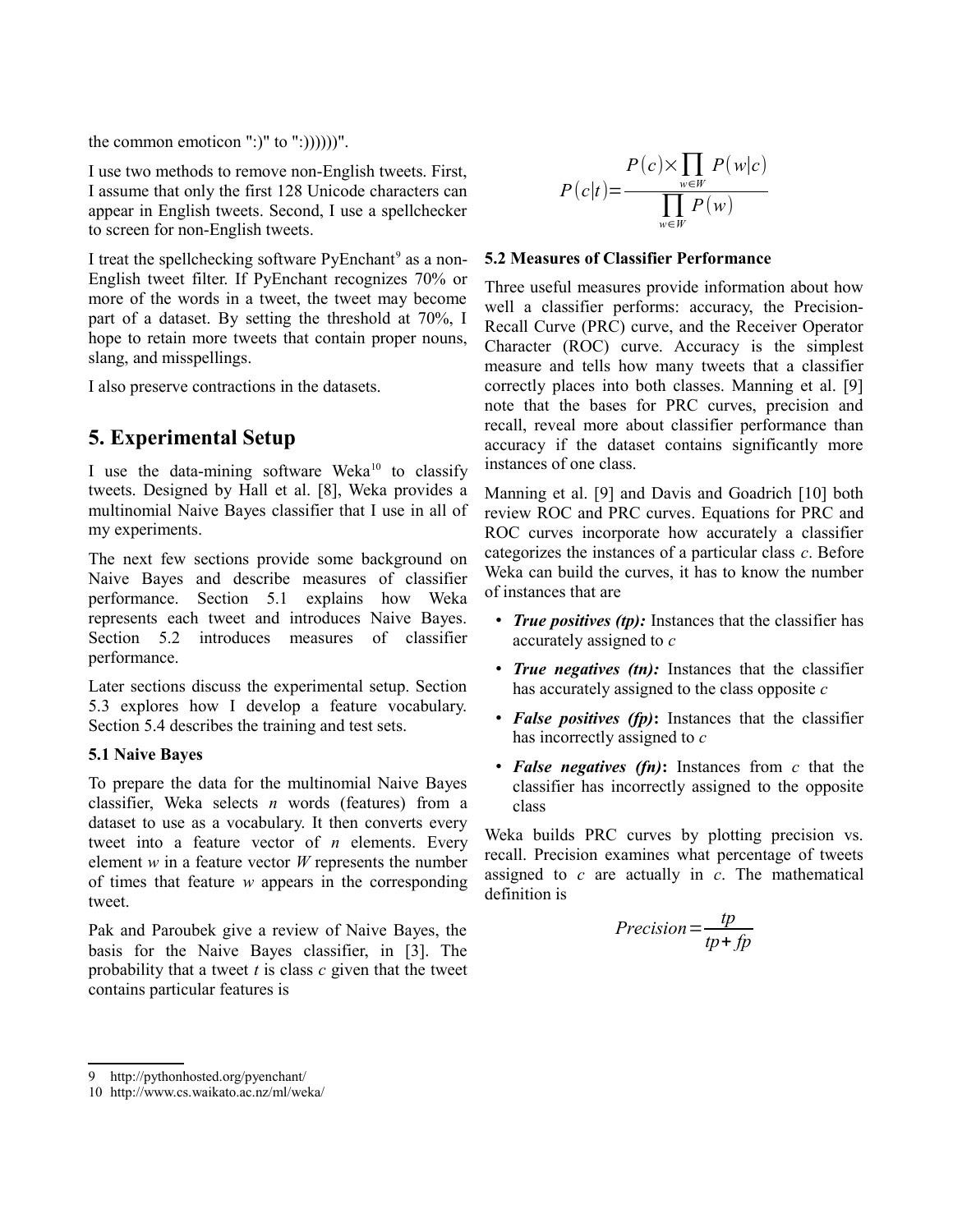| <b>Dataset</b>                              | Accuracy (%) ROC Area |       | <b>PRC Area</b><br><b>Negative</b><br><b>Positive</b> |       |
|---------------------------------------------|-----------------------|-------|-------------------------------------------------------|-------|
| <b>Non-English Filter</b><br><b>Omitted</b> | 83.739                | 0.800 | 0.945                                                 | 0.496 |
| Non-English<br><b>Filter Included</b>       | 86.022                | 0.810 | 0.953                                                 | 0.482 |

Table 1. Averaged Cross Validation Results for Possible Training Sets

Recall (*R*) examines what percentage of tweets in *c* receive an accurate label from the classifier. More concisely,

$$
Recall = \frac{tp}{tp + fn}
$$

Weka builds ROC curves by plotting the true positive rate (recall) vs. the false positive rate (*FPR*).

The false positive rate examines what percentage of instances from the opposite class that the classifier assigns to *c*. More concisely,

$$
FPR = \frac{fp}{fp + tn}
$$

While Weka calculates the ROC area for both classes, I choose to report the ROC area as a single value. The ROC area scores for each class always match.

Davis and Goadrich explain in [10] how to begin building ROC and PRC curves. Classifiers like multinomial Naive Bayes determine the probability that an instance belongs to *c.* The classifier assigns an instance to  $c$  if that probability is above a certain threshold. To build a PRC or ROC curve, Weka repeatedly changes the threshold and alters the *tp, tn, fp,* and *fn* values.

#### **5.3 Feature Vocabulary**

I have configured Weka to remove features from the vocabulary for two reasons. First, Weka removes any word that appears on its internal stop word list. Second, Weka removes a feature if it appears less than five times in the training set.

| miss   | can't    |
|--------|----------|
| sad    | don't    |
| follow | bad      |
| hate   | hurts    |
| love   | great    |
| good   | hey      |
| sick   | cry      |
| feel   | sucks    |
| happy  | didn't   |
| ugh    | birthday |

Table 2. The 20 Most Relevant Features

The majority of emoticon tweets contain positive emoticons. If I leave in non-English tweets, the dataset contains 341,482 positive tweets and 70,428 negative tweets. When I remove non-English tweets, the dataset contains 136,669 positive tweets and 24,783 negative tweets. Positive tweets make up around 80% of either dataset.

I have examined how well the classifier performs when it trains on filtered and unfiltered datasets. For each dataset, I use 10-fold validation to examine classifier performance. As Table 1 shows, using PyEnchant as a filter improves accuracy.

I have also used mutual information (MI) to select relevant features from the filtered training data. In [11], Hall defines the mutual information between a class *c* and a feature *w* as

$$
MI = H(c) - H(c|w)
$$

where  $H$  is the entropy function. Table 2 shows the 20 highest ranking features.

When the classifier categorizes the test tweets, it only uses as a vocabulary those features that Weka has isolated through feature selection.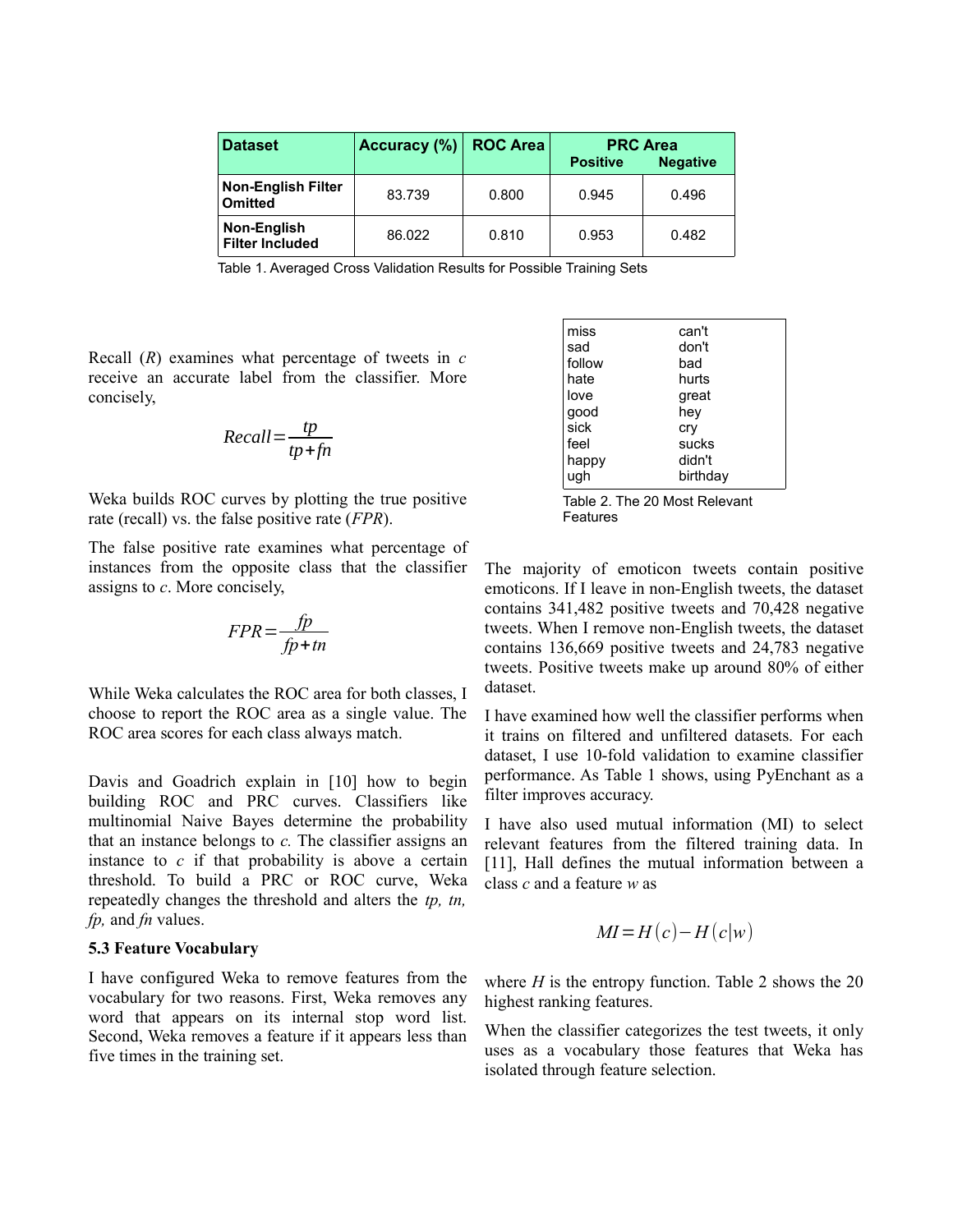| <b>Annotation Method</b>      | <b>Positive Tweets</b> | <b>Negative Tweets</b> |  |  |  |  |
|-------------------------------|------------------------|------------------------|--|--|--|--|
| <b>Majority Voting</b>        |                        |                        |  |  |  |  |
| <b>All Tweets</b>             | 19118                  | 14710                  |  |  |  |  |
| <b>Tweets without URLs</b>    | 4153                   | 2631                   |  |  |  |  |
| <b>No Sentiment Conflicts</b> |                        |                        |  |  |  |  |
| <b>All Tweets</b>             | 17190                  | 13173                  |  |  |  |  |
| <b>Tweets without URLs</b>    | 3480                   | 2150                   |  |  |  |  |
| <b>Emoticons</b>              |                        |                        |  |  |  |  |
| <b>All Tweets</b>             | 883                    | 99                     |  |  |  |  |
| <b>Tweets without URLs</b>    | 513                    | 44                     |  |  |  |  |

Table 3. Test Set Proportions

| <b>Annotation</b><br><b>Method</b>      | Accuracy (%) | <b>ROC Area</b> | <b>PRC Area</b><br><b>Positive</b><br><b>Negative</b> |       |  |  |  |
|-----------------------------------------|--------------|-----------------|-------------------------------------------------------|-------|--|--|--|
| <b>Majority Voting</b>                  |              |                 |                                                       |       |  |  |  |
| <b>All Tweets</b>                       | 60.627       | 0.724           | 0.758                                                 | 0.661 |  |  |  |
| <b>Tweets</b><br>without URLs           | 67.895       | 0.779           | 0.836                                                 | 0.687 |  |  |  |
| <b>No Sentiment</b><br><b>Conflicts</b> |              |                 |                                                       |       |  |  |  |
| <b>All Tweets</b>                       | 60.587       | 0.731           | 0.764                                                 | 0.668 |  |  |  |
| <b>Tweets</b><br>without URLs           | 68.188       | 0.790           | 0.848                                                 | 0.696 |  |  |  |
| <b>Emoticons</b>                        |              |                 |                                                       |       |  |  |  |
| <b>All Tweets</b>                       | 87.882       | 0.679           | 0.948                                                 | 0.222 |  |  |  |
| <b>Tweets</b><br>without URLs           | 89.767       | 0.743           | 0.971                                                 | 0.244 |  |  |  |

Table 4. Classification Results for Test Sets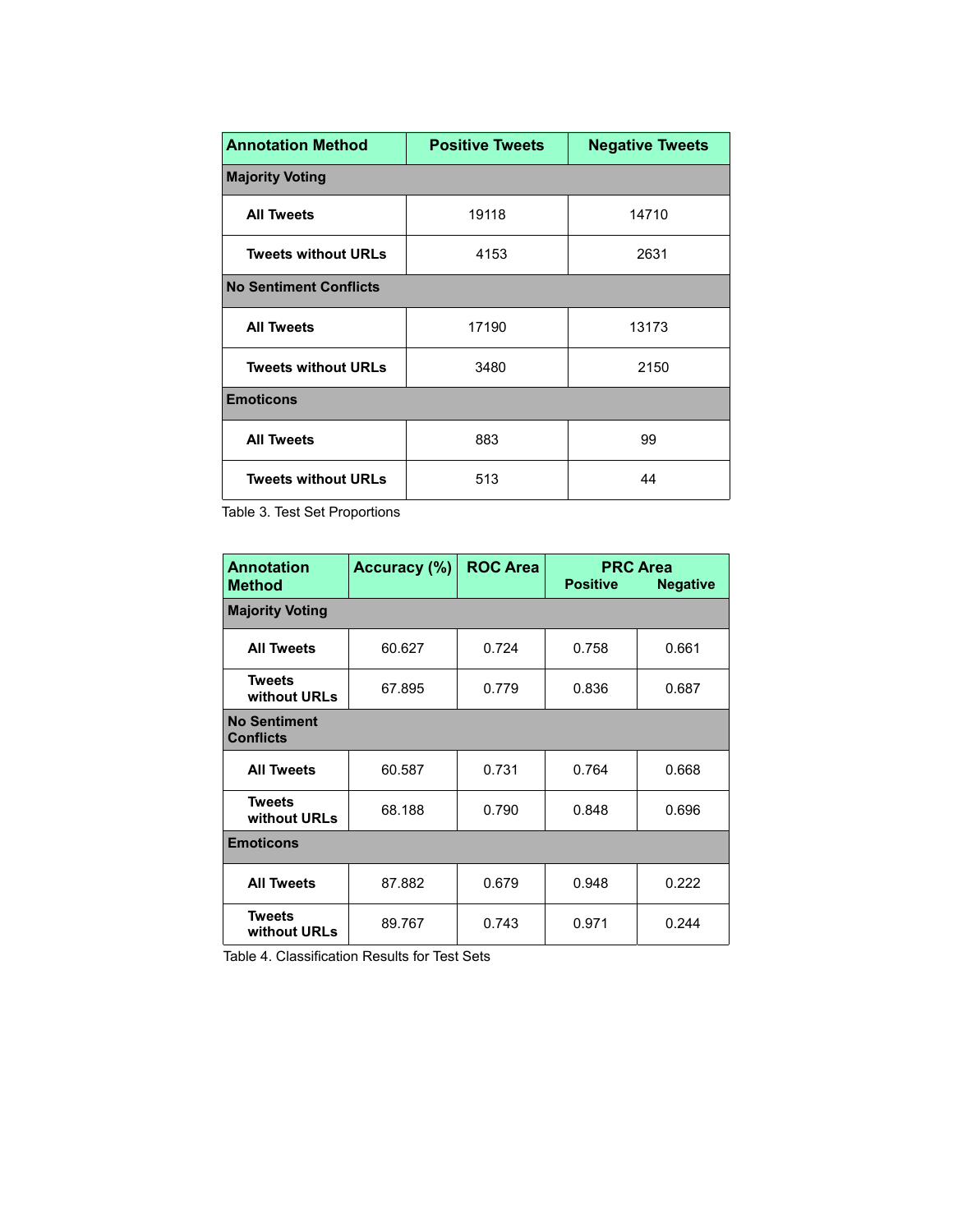#### **5.4 Test Set Characteristics**

In Section 6, I examine how well the classifier sorts six different test sets. Table 3 shows the number of positive and negative tweets in each test set. I have only found a small number of movie tweets that contain emoticons. Like the training set, the emoticonbased tests sets are imbalanced. The other four lexicon-based test sets have a more balanced ratio of positive to negative tweets.

### **6. Results**

Table 4 summarizes how well the classifier performs when it categorizes each test set. The classifier achieves better accuracy scores and lower negative PRC area scores when it categorizes imbalanced datasets. This pattern holds whether the classifier encounters the tiny emoticon tests sets or segments of the training data. In contrast, accuracy scores fall and negative PRC area scores rise when the classifier categorizes the more balanced lexicon-based test sets.

When the classifier categorizes the lexicon-based datasets, classifier performance varies. The classifier achieves slightly higher accuracy, ROC area, and PRC area scores if the tweets have no sentiment conflicts.

When the test sets include tweets that contain URLs, the classifier achieves worse performance. In particular, the classifier only attains a slightly better accuracy score than a randomized sorting would when a lexicon-based test set includes all eligible tweets.

### **7. Discussion**

Table 4 shows that noisy movie tweets may sometimes contain URLs. When I remove movie tweets that contain URLs, the classifier achieves better accuracy, ROC area, and PRC area scores.

As Table 4 also shows, the classifier tends to achieve slightly better accuracy, ROC area, and PRC area scores when the tweets have no sentiment conflicts. Twitter authors may sometimes be expressing more sophisticated ideas in tweets that contain both positive and negative words. Like Mukherjee et al.'s classifier, my classifier may have trouble recognizing sentiments that Twitter authors state implicitly. The classifier may also achieve slightly better performance because the "no sentiment conflict" tests sets are smaller.

A potential extension of this research is mining Twitter for opinions about movies. However, the emoticons present in a tweet may reveal an author's general mood rather than an opinion about a movie. For example, a Twitter author can be upset about missing theatrical showings of particular movies:

*i haven't seen toy story 3, or any of the other movies like letters to juliet, karate kid, eclipse! i keep missing the last full shows :(*[11](#page-6-0)

Although the ":(" marks this tweet as negative, the Tweet author expresses positive sentiment about the movies that she mentions.

I extract more positive tweets from Cholick's dataset for one of two reasons. First, my set of emoticons may be biased. Second, Twitter authors may use positive emoticons much more frequently. When Park et al. [12] examined Twitter data from 2006-2009, they found that ":)" was the most popular emoticon. They also found that Twitter authors typically used emoticons in positive tweets rather than negative ones.

## **8. Conclusion**

Researchers can use emoticons to automatically annotate large social media datasets. Previous research has shown that when classifiers train on emoticonlabeled data, they tend to achieve better results when they categorize test sets from the same domain.

To create my training set, I search for tweets that contain emoticons and use those emoticons to label the tweets. Whenever I use this method, the resulting dataset contains more positive tweets than negative tweets. While the classifier achieves high accuracy scores on the emoticon-based test sets, it has trouble recognizing negative tweets.

When the test sets lack tweets with URLs, classifier performance improves. This trend suggests that tweets with URLs are more likely to convey objective information.

<span id="page-6-0"></span><sup>11</sup> The source for this tweet is Topsy.